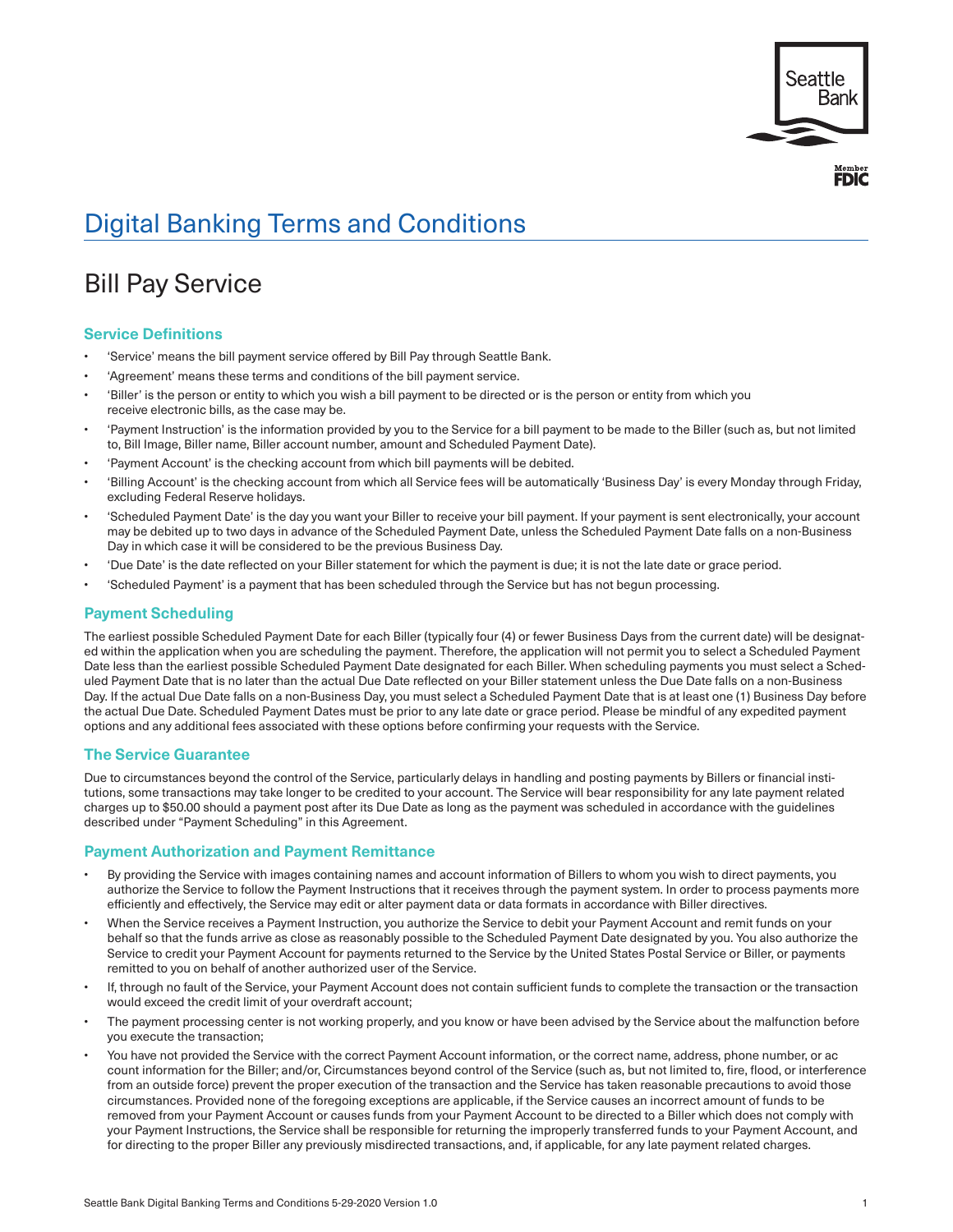# **Payment Methods**

The Service reserves the right to select the method in which to remit funds on your behalf to your Biller. These payment methods may include, but may not be limited to, an electronic payment, an electronic to check payment, or a draft payment (funds remitted to the Biller are deducted from your Payment Account when the draft is presented to your financial institution for payment).

#### **Payment Cancellation Requests**

You may cancel or edit any Scheduled Payment (including recurring payments) by following the directions within the application. There is no charge for canceling or editing a Scheduled Payment. Once the Service has begun processing a payment it cannot be cancelled or edited, therefore a stop payment request must be submitted.

#### **Stop Payment Requests**

The Bank's ability to process a stop payment request will depend on the payment method and whether or not a check has cleared. The Bank may also not have a reasonable opportunity to act on any stop payment request after a payment has been processed. If you desire to stop any payment that has already been processed, you must contact Client Service at (888) 500-2265. Although the Bank will make every effort to accommodate your request, the Bank will have no liability for failing to do so. The Bank may also require you to present your request in writing within fourteen (14) days. The charge for each stop payment request will be the current charge for such service as set out in the applicable deposit account agreement.

#### **Prohibited Payments**

Payments to Billers outside of the United States or its territories through the Service are prohibited.

#### **Exception Payments**

Tax payments and court ordered payments may be scheduled through the Service, however such payments are discouraged and must be scheduled at your own risk. In no event shall the Service be liable for any claims or damages resulting from your scheduling of these types of payments. The Service Guarantee as it applies to any late payment related charges is void when these types of payments are scheduled and/ or processed by the Service. The Service has no obligation to research or resolve any claim resulting from an exception payment. All research and resolution for any misapplied, mis-posted or misdirected payments will be the sole responsibility of you and not of the Service.

#### **Exclusions of Warranties**

**The service and related documentation are provided "as is" without warranty of any kind, either expressed or implied, including, but not limited to, the implied warranties of merchantability and fitness for a particular purpose.**

#### **Password and Security**

- You agree not to give or make available your password or other means to access your account to any unauthorized individuals. You are responsible for all payments you authorize using the Service. If you permit other persons to use the Service or your password or other means to access your account, you are responsible for any transactions they authorize. If you believe that your password or other means to access your account has been lost or stolen or that someone may attempt to use the Service without your consent or has transferred money without your permission, you must notify Seattle Bank at once by calling (888) 500-2265.
- If you notify us within two (2) Business Days after you discover your password or other means to access your account has been lost or stolen, your liability is no more than \$50.00 should someone access your account without your permission. If you do not notify us within two (2) Business Days after you learn of such loss or theft, and we can prove that we could have prevented the unauthorized use of your password or other means to access your account if you had told us, you could be liable for as much as \$500.00. If your monthly financial institution statement contains transfers that you did not authorize, you must notify us at once. If you do not notify us within sixty (60) days after the statement was sent to you, you may lose any amount transferred without your authorization after the sixty (60) days if we can prove that we could have stopped someone from taking the money had you notified us in time. If a good reason (such as a long trip or a hospital stay) prevented you from notifying us, we may extend the 60-day period in our sole discretion.

#### **Errors and Questions**

In case of errors or questions about your transactions, you should notify us as soon as possible via one of the following:

- Telephone: (888) 500-2265 during customer service hours (M-F 9-5) Email us at: clientdesk@seattlebank.com<br>Write us at: Seattle Bank – Client Service Seattle Bank – Client Service 600 University Street, Ste 1850 Seattle, WA 98101
- If you think your statement is incorrect or you need more information about a transaction listed on the statement, we must hear from you no later than sixty (60) days after the FIRST statement was provided to you on which the problem or error appears. You must:
- If you tell us verbally, we may require that you send your complaint in writing within ten (10) Business Days after your verbal notification. We will communicate the results of our investigation within ten (10) Business Days after we hear from you, and will correct any error promptly. However, if we require more time to confirm the nature of your complaint or question, we reserve the right to take up to forty-five (45) days to complete our investigation. If we decide to do this, we will provisionally credit your Payment Account within ten (10) Business Days for the amount you think is in error. If we ask you to submit your complaint or question in writing and we do not receive it within ten (10) Business Days, we may not provisionally credit your Payment Account. If it is determined there was no error, we will mail you a written explanation within three (3) Business Days after completion of our investigation. You may ask for copies of documents used in our investigation. We may revoke any provisional credit provided to you if we find an error did not occur.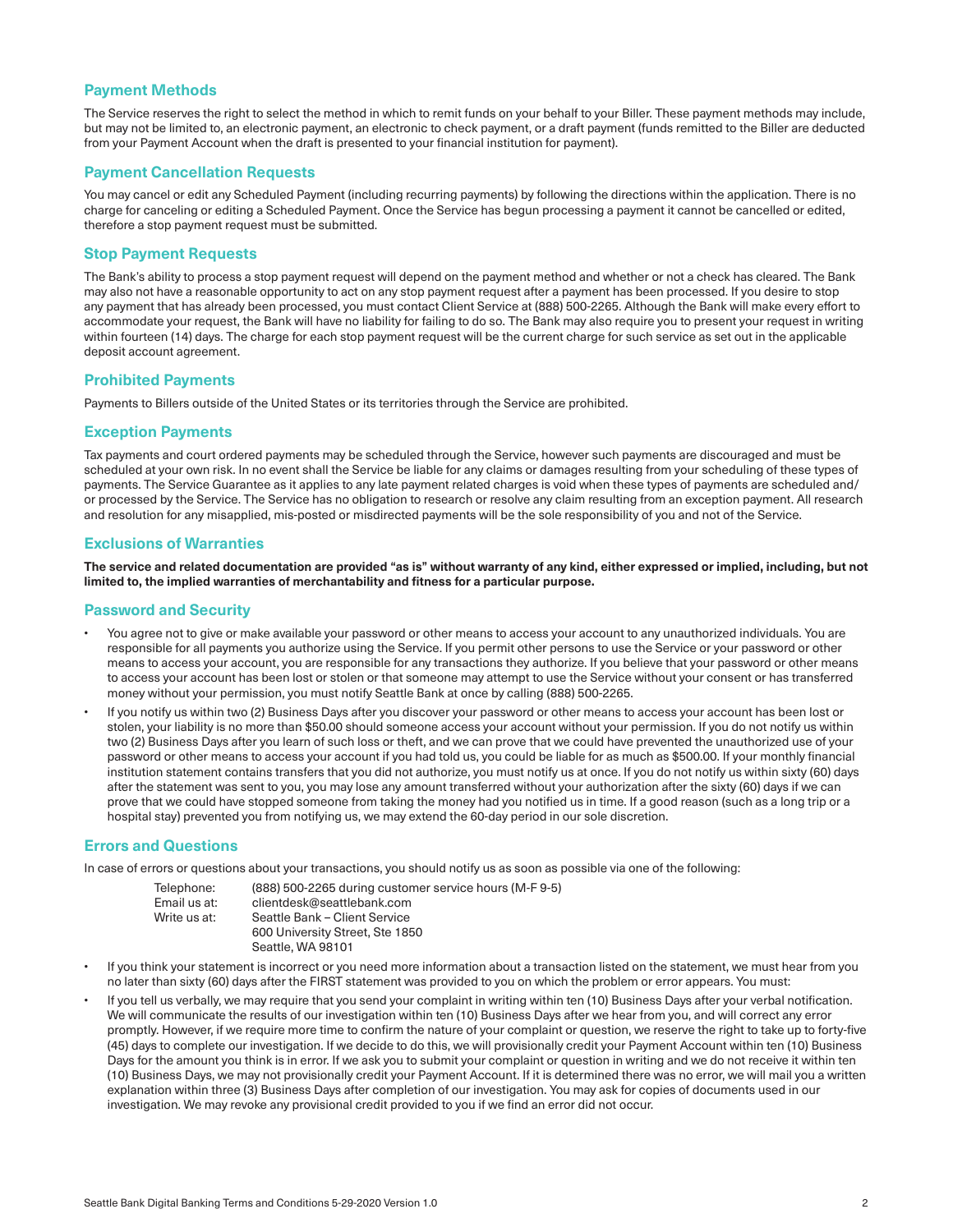# **Service Fees and Additional Charges**

- There are no fees associated with the standard use of the Service. However, there may be a charge for additional transactions and other optional services, most commonly for expedited payment options, if you choose to use specific services offered to you from time to time. You agree to pay such charges and authorize the Service to deduct the calculated amount from your designated Billing Account for these amounts and any additional charges that may be incurred by you. Any financial fees associated with your standard deposit accounts will continue to apply.
- You are responsible for all telephone access fees and/or Internet service fees that may be assessed by your telephone and/or Internet service provider.

## **Failed or Returned Transactions**

- In using the Service, you are requesting the Service to make payments for you from your Payment Account. If we are unable to complete the transaction for any reason associated with your Payment Account (for example, there are insufficient funds in your Payment Account to cover the transaction), the transaction will not be completed. In some instances, you will receive a return notice from the Service. In such case, you agree that:
- You will reimburse the Service immediately upon demand the transaction amount that has been returned to the Service;
- For any amount not reimbursed to the Service within fifteen (15) days of the initial notification, a late charge equal to 1.5% of the monthly interest or the legal maximum, whichever rate is lower, for any unpaid amounts may be imposed;
- You will reimburse the Service for any fees imposed by your financial institution as a result of the return;
- You will reimburse the Service for any fees it incurs in attempting to collect the amount of the return from you; and,
- The Service is authorized to report the facts concerning the return to any credit reporting agency.

#### **Alterations and Amendments**

- This Agreement, applicable fees and service charges may be altered or amended by the Service from time to time. In such event, the Service shall provide notice to you. Any use of the Service after the Service provides you a notice of change will constitute your agreement to such change(s). Further, the Service may, from time to time, revise or update the applications, services, and/or related material, which may render all such prior versions obsolete.
- Consequently, the Service reserves the right to terminate this Agreement as to all such prior versions of the applications, services, and/ or related material and limit access to only the Service's more recent revisions and updates. In addition, as part of the Service, you agree to receive all legally required notifications via electronic means.

#### **Address or Banking Changes**

It is your sole responsibility to ensure that your contact information is current and accurate. This includes, but is not limited to, name, address, phone numbers and email addresses. Changes can be made either within the online banking application's change of address form or by contacting Client Service. All changes made are effective immediately for scheduled and future payments paid from the updated Payment Account information. The Service is not responsible for any payment processing errors or fees incurred if you do not provide accurate Payment Account or contact information.

#### **Biller Limitation**

The Service reserves the right to refuse to pay any Biller to whom you may direct a payment. The Service will notify you promptly if it decides to refuse to pay a Biller designated by you. This notification is not required if you attempt to make a prohibited payment or an exception payment under this Agreement.

# **Returned Payments**

In using the Service, you understand that Billers and/or the United States Postal Service may return payments to the Return Address for various reasons such as, but not limited to, Biller's forwarding address expired; Biller account number is not valid; Biller is unable to locate account; or Biller account is paid in full. In the case of paper payments (physical checks), the Return Address is the address you have provided to Seattle Bank. If you feel you need to verify this address, please contact Seattle Bank at (888) 500-2265. You may receive notification from the Service.

#### **Governing Law**

This Agreement shall be governed by and construed in accordance with the laws of the State of Washington, without regard to its conflicts of law provisions. To the extent that the terms of this Agreement conflict with applicable state or federal law, such state or federal law shall replace such conflicting terms only to the extent required by law. Unless expressly stated otherwise, all other terms of this Agreement shall remain in full force and effect.

**The foregoing shall constitute the service's entire liability and your exclusive remedy. In no event shall the service be liable for any direct, indirect, special, incidental, consequential, or exemplary damages, including lost profits (even if advised of the possibility thereof) arising in any way out of the installation, use, or maintenance of the equipment, software, and/or the service.**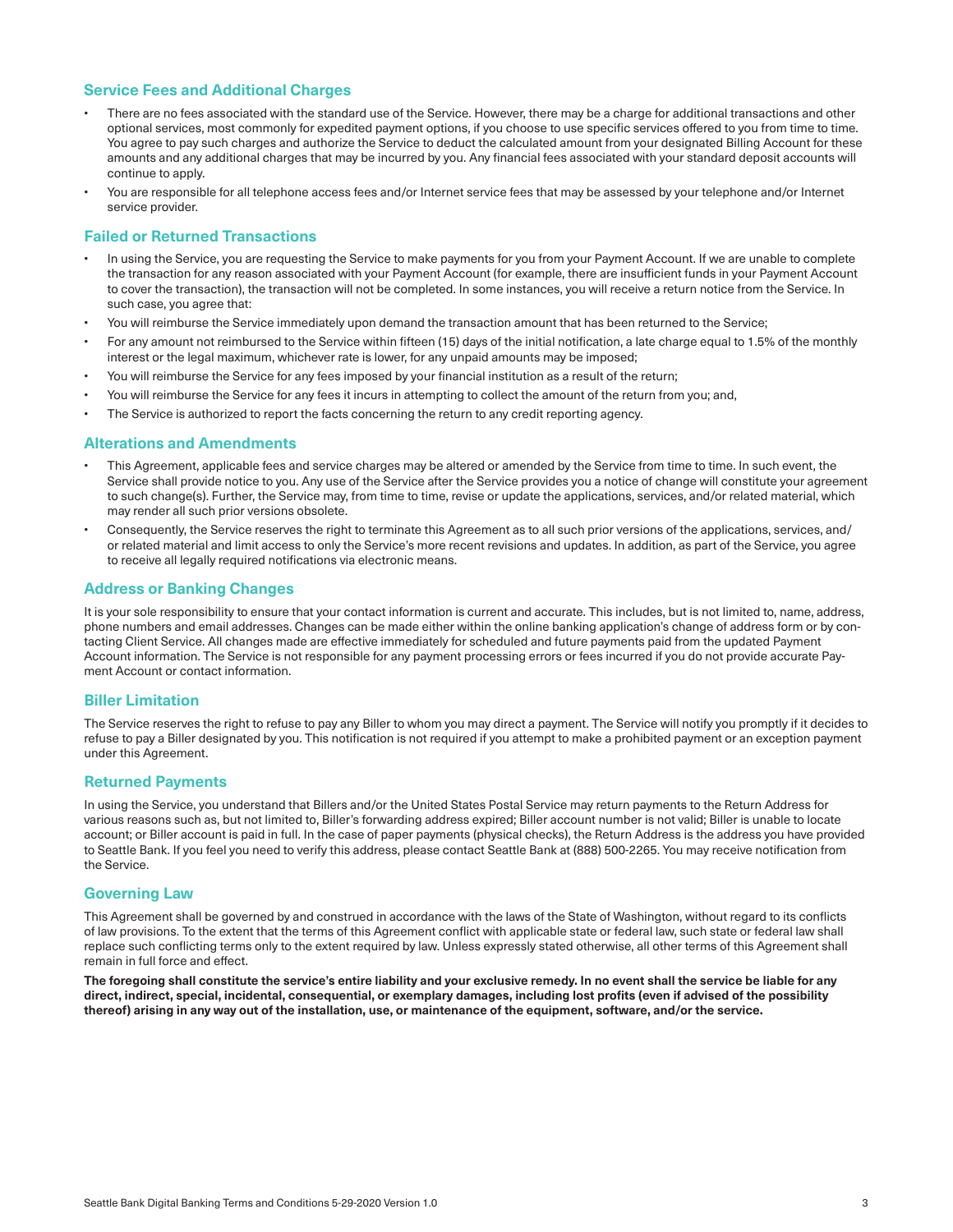## **Terms**

- 1) These terms and conditions ("Terms") apply to your use of Seattle Bank Bio-Metric sign in service provided by Seattle Bank (the "Bank"). If you do not accept these Terms, please stop accessing and using the Seattle Bank Bio-Metric sign in service.
- 2) These Terms supplement, are in addition to and are to be read together with the Terms and Conditions of Seattle Bank Consumer, Private Banking, and Business Internet Banking, and Seattle Bank Mobile Banking Services.
- 3) In the event of any conflict or inconsistency, these Terms shall prevail over the Terms and Conditions of the Seattle Bank Consumer, Private Banking, and Business Internet Banking, and Seattle Bank Mobile Banking Services in relation to any matter concerning the Seattle Bank Bio-Metric sign in Service to the extent of such conflict or inconsistency.

#### **Use**

- 4) Seattle Bank Bio-Metric sign in Service is part of the Seattle Bank Mobile Services, available for the following customers:
- 5) To use Seattle Bank Bio-Metric sign in Service, you will need to:
	- a) be a customer of Seattle Bank and be a valid user of the Seattle Bank Consumer, Private Banking, or Business Internet Banking, and/ or Seattle Bank Mobile Banking Services;
	- b) have installed the Seattle Bank Mobile Services (the "App") application on your Mobile Device
	- c) register for Seattle Bank Bio-Metric sign in Service by completing the registration process by logging in to the App with your Seattle Bank Consumer, Private Banking, or Business Internet Banking or Mobile Banking username and password; have at least one fingerprint or Face ID Seattle Bank approved bio-metric signature registered in your Mobile Device; and agree to and comply with these Terms.
	- d) Once your Mobile Device is successfully registered with the Seattle Bank Bio-Metric sign in Service, you may use the Seattle Bank Bio-Metric sign in Service to access the App on your Mobile Device(s) through fingerprint recognition or Face ID bio-metric method as an alternative to logging in to the App with your username and password.

 By enabling the Seattle Bank Bio-Metric sign in Service on the App, you understand the need to protect your Device and shall be responsible for all use of your Mobile Device (whether authorized by you or otherwise) to access Seattle Bank Mobile Services. Once your Mobile Device is successfully registered with the Seattle Bank Bio-Metric sign in Service, your account balance can be accessed with the Touch ID / finger print recognition software registered in your Mobile Device. Info is repeated below.

- You agree that you will not allow any fingerprint(s) or other Seattle Bank approved bio-metric method belonging to anyone besides yourself to be registered in your Mobile Device and agree not to allow such fingerprint(s) or other Seattle Bank approved bio-metric method to be used to access the App. You also acknowledge that the fingerprint or other Seattle Bank approved bio-metric method authentication is performed by the App by interfacing with the Apple Device iOS or Android Device operating system authentication module and/or application and that you agree to the authentication process.
- 7) You can deactivate the Seattle Bank Bio-Metric sign in Service at any time by deleting the App.
- You acknowledge and agree that we make no guarantee, representation, warranty or undertaking of any kind, whether express or implied, statutory or otherwise, relating to or arising from the use of Seattle Bank Bio-Metric sign in Service or the App, including but not limited to:
	- a) whether Seattle Bank Bio-Metric sign in Service or the App will meet your requirements; or
	- b) whether Seattle Bank Bio-Metric sign in Service or the App will always be available, accessible or function with any network infrastructure, system or such other services as we may offer from time to time.

#### **Warranty and Limitations**

- We shall not be liable for any loss you may suffer in connection with Seattle Bank Bio-Metric sign in Service howsoever arising (whether reasonably foreseeable or not), even if we have been advised of the possibility of the loss, including loss from:
	- a) the provision by us of and/or your use of the Seattle Bank Bio-Metric sign in Service or the App;
	- b) any unauthorized access and/or use of your Mobile Device;
	- c) the use in any manner and/or for any purpose by any person at any time of any information or data:
		- i) relating to you;
		- ii) transmitted through your use of Seattle Bank Bio-Metric sign in Service or the App; and/or
		- iii) obtained through your use of Seattle Bank Bio-Metric sign in Service or the App;
	- d) access to the App by way of the Seattle Bank Bio-Metric sign in Service by anyone other than yourself:
	- e) any event the occurrence of which we are not able to control or avoid by the use of reasonable diligence; and/or
	- the suspension, termination or discontinuance of the Seattle Bank Bio-Metric sign in Service or the App.
- 10) You agree to indemnify us and keep us indemnified against any loss suffered by us in connection with:
	- a) your access and use of the Seattle Bank Bio-Metric sign in Service and the App;
	- b) any improper or unauthorized use of Seattle Bank Bio-Metric sign in Service or the App by you, or any improper use of your Mobile Device (whether authorized by you or otherwise);
	- c) any act or omission by any third party (including a relevant mobile or internet service provider);
	- d) any delay or failure in any transmission, dispatch or communication facilities; or
	- e) any breach by you of these Terms.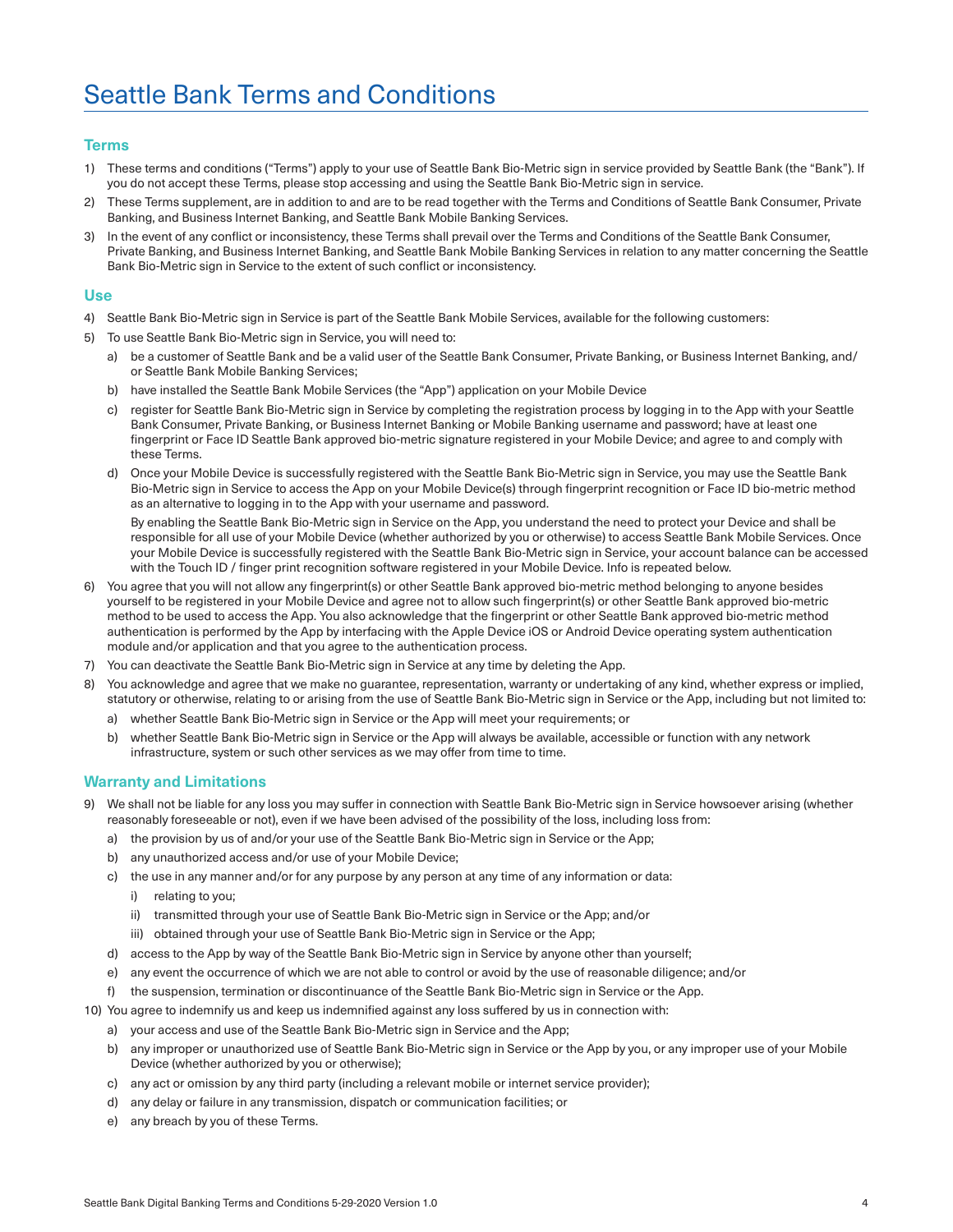- 11) To the extent that any of the limitations set out above are not permitted by law, our liability to you arising from or in respect of your use of Seattle Bank Bio-Metric sign in Service or the App, whether in contract, tort (including negligence or breach of statutory duty) or otherwise for any and all losses, damages or liabilities caused or arising from or in relation to our provision of Seattle Bank Bio-Metric sign in Service or the App shall not exceed the fees and charges received by Seattle Bank from you in respect of the your use of Seattle Bank Bio-Metric sign in Service and the App.
- 12) If any of these Terms is invalid, unlawful or unenforceable under the laws of any country, it shall not affect or impair the validity, legality or enforceability of the rest of these Terms and/or these Terms under the laws of any other country.
	- a) Any failure or delay by us in exercising or enforcing any right we have under these Terms does not operate as a waiver of and does not prejudice or affect our right subsequently to act strictly in accordance with our rights.
- 13) In the event we are unable to observe or perform any of these Terms due to or caused by events beyond our reasonable control or events which we cannot reasonably be expected to prevent or avoid, we shall be excused from performing under these Terms for the duration of the disabling event. We shall not be liable for any delay, loss, damage or inconvenience caused or arising from or in connection with such disabling events. Examples of such events include but are not limited to equipment, system or transmission link malfunction or failure, fire, flood, explosion, acts of elements, acts of God, acts of terrorism, wars, accidents, epidemics, strikes, lockouts, power blackouts or failures, labor disputes or acts and demands or requirements of governments.
- 14) Unless we expressly state so, a person who is not a party to these Terms has no right under these Terms to enforce or enjoy the benefit of any of these Terms.

# **Governing Law**

15) This Agreement shall be governed by and construed in accordance with the laws of the State of Washington, without regard to its conflicts of laws provisions. To the extent that the terms of this Agreement conflict with applicable state or federal law, such state or federal law shall replace such conflicting terms only to the extent required by law. Unless expressly stated otherwise, all other terms of this Agreement shall remain in full force and effect.

# Mobile Deposit Terms and Conditions

#### **Service**

1. The Mobile Deposit service ("Service") is designed to allow customers ("You") to deposit checks to their designated checking or savings account ("Account") with Seattle Bank ("Bank") using approved mobile devices. Checks are scanned using the camera on the mobile device and securely transmitted to the Bank for review and deposit. By using the Service, you authorize the Bank to convert checks to images or create substitute checks for the purpose of clearing the check.

#### **Acceptance of these Terms**

2. By accepting this agreement (this "Agreement"), you are agreeing to all of the terms and conditions outlined within it. Your use of the Service constitutes your acceptance of this Agreement. This Agreement is subject to change. You will be notified of any changes to this Agreement. We will provide you with advance notice if any changes to this Agreement are required by applicable law.

#### **Fees and Limits**

3. You agree to the following fees and deposit limits by using this service. Deposit limits are subject to change from time to time and exceptions may be configured at the Banks discretion.

#### **Limitation of Service**

4. When using the Service, you may experience technical or other difficulties. We are not liable for or responsible for any technical difficulties or any resulting damages that you may incur. We reserve the right to change, suspend or discontinue the Service, in whole or in part, or your use of the Service, in whole or in part, immediately and at any time without prior notice to you.

#### **Ineligible Checks**

- 5. You agree that you will not use the Service to scan and deposit any checks as listed below:
	- a) Checks payable to any person or entity other than the person or entity that owns the account that the check is being deposited into.
	- b) Checks payable jointly, unless deposited into an account in the name of all payees.
	- c) Checks with any endorsement on the back other than that specified in this Agreement.
	- d) Checks containing obvious alteration to any of the fields on the front of the check, or which you know or suspect, or should know or suspect, are fraudulent or otherwise not authorized by the owner of the account on which the check is drawn.
	- e) Checks drawn on a financial institution located outside the United States.
	- f) Checks not payable in United States currency.
	- g) Checks dated more than 6 months prior to the date of deposit or future-dated checks.
	- h) Checks that are in any way incomplete.
	- i) Checks prohibited by the Bank's current procedures relating to the Service or which are otherwise not acceptable under the terms of your Account Agreement.
	- j) Checks on which the numerical and written amount are different.
	- k) Checks that have been previously returned unpaid by the financial institution on which they are drawn, including substitute and remotely created checks.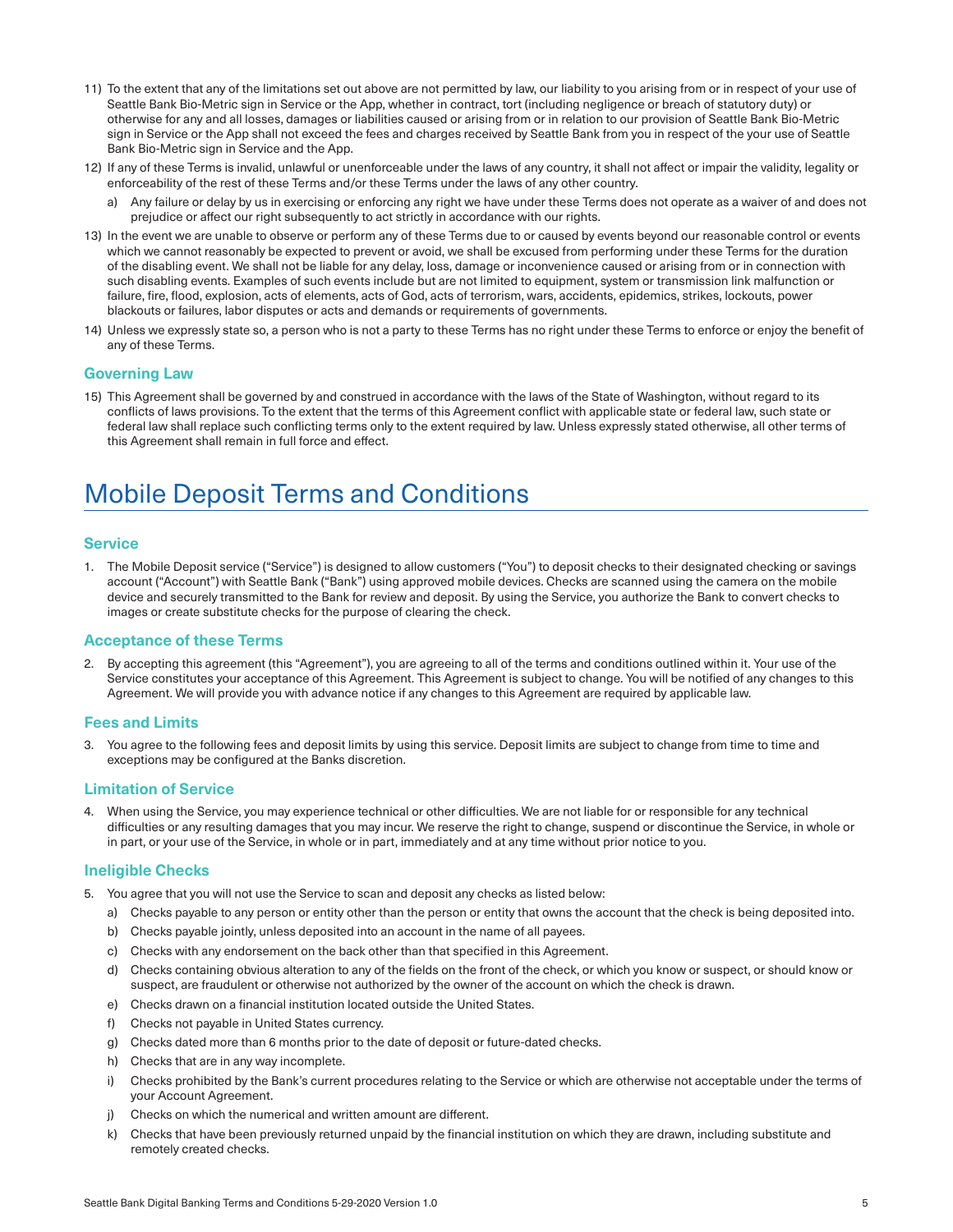- I) Checks that are payable to cash.
- m) Checks that have previously submitted through the Service or through a remote deposit capture service offered at any other financial institution.

# **Image Quality**

- 6. The image of a check transmitted to the Bank using the Service must be legible, as determined by the sole discretion of the Bank. The image that is transmitted must be of such quality that the following information can easily be read:
	- a) The amount of the check.
	- b) The payee.
	- c) The drawer's signature.
	- d) The date of the check.
	- e) The check number.
	- f) Information identifying the drawer and the paying bank that is preprinted on the check in a commercially acceptable format, including the routing number, account number and check number.

#### **Endorsements**

7. You agree to restrictively endorse any check transmitted through the Service as follows or otherwise instructed by the Bank. Your endorsement must include your signature and a restriction such as 'For Mobile Deposit Only'. A check payable to two payees must be endorsed by both payees. If the check is payable to you or your joint owner, either of you can endorse it. If the check is made payable to you and your joint owner, both of you must endorse the check. Any loss we incur from a delay or processing error resulting from an irregular endorsement or other markings by you will be your responsibility.

#### **Receipt of Checks**

8. We reserve the right to reject any check transmitted using the Service, at our discretion, without liability to you. We are not responsible for checks we do not receive or for images that are dropped during transmission. An image of a check shall be deemed received when the funds are deposited in your account. Receipt of such confirmation does not mean that the transmission was error free or complete. Receipt of such confirmation or funds does not mean that your Account will not be charged back for the amount of the deposit and any applicable fees under the Account Agreement if the check image presented is dishonored or returned unpaid for any reason by the financial institution on which it is drawn.

#### **Availability of Funds**

- 9. You agree that checks transmitted using the Service are not subject to the funds availability requirements of Federal Reserve Board Regulation CC. For purposes of determining the availability of funds deposited via the Service, you agree that checks transmitted through the Service are classified as "not in-person deposits" as defined in Regulation CC. In general, if an image of a check you transmit through the Service is received and accepted before 4:00 p.m. Pacific Daylight Time ('PDT') on a business day that we are open, we consider that day to be the day of your deposit. Otherwise, we will consider that the deposit was made on the next business day we are open. Funds deposited using the Service will generally be made available in three business days from the day of deposit. Bank may make funds available sooner based on such factors as credit worthiness, the length and extent of your relationship with us, transaction and experience information, and such other factors as Bank, in its sole discretion, deems relevant.
	- Deposits confirmed by us before 4:00 p.m. PDT  $\implies$  Credited to your account on the same business day.
	- Deposits confirmed by us after 5:00 p.m. PDT  $\implies$  Credited to your account on the next business day.

#### **Disposal of Transmitted Checks**

10. Upon proper clearing of funds and confirmation of your deposit from the Bank, you agree to prominently mark the check as "Electronically Presented" and to properly store the check to ensure that it is not presented again for payment. You agree that you will never re-present the check to the Bank or any other financial institution. You agree to retain all checks you have deposited through the Service for at least 14 business days and, following the 14-day retention period, you agree to dispose of your check in a manner which will ensure the check will not be presented again.

#### **Returned Checks**

11. Any credit which we deposit into your account immediately following a transaction initiated by you will be a provisional credit. If a check that you deposit using the Service is returned or charged back on your account, it will be deducted in full of your account along with any fees that are incurred due to the check's rejection as described in our Fee Schedule and Account Agreements. We are not responsible for any losses incurred as a result of deposits returned on your account.

#### **Deposit Limits**

12. We reserve the right to impose limits on the amount(s) and/or number of deposits that you transmit using the Service and to modify such limits from time to time. If you attempt to initiate a deposit in excess of these limits, we may reject your deposit. If we permit you to make a deposit in excess of these limits, such deposit will still be subject to the terms of this Agreement, and we will not be obligated to allow such a deposit at other times. We are not responsible for any losses incurred as a result of rejecting deposits that you have made through the Service which exceed your deposit limits.

#### **Confirmation of Deposits**

13. It is your responsibility to verify that your deposit has been completed successfully by signing into the mobile application, viewing the status of your mobile deposit history and verifying the funds are available in your account.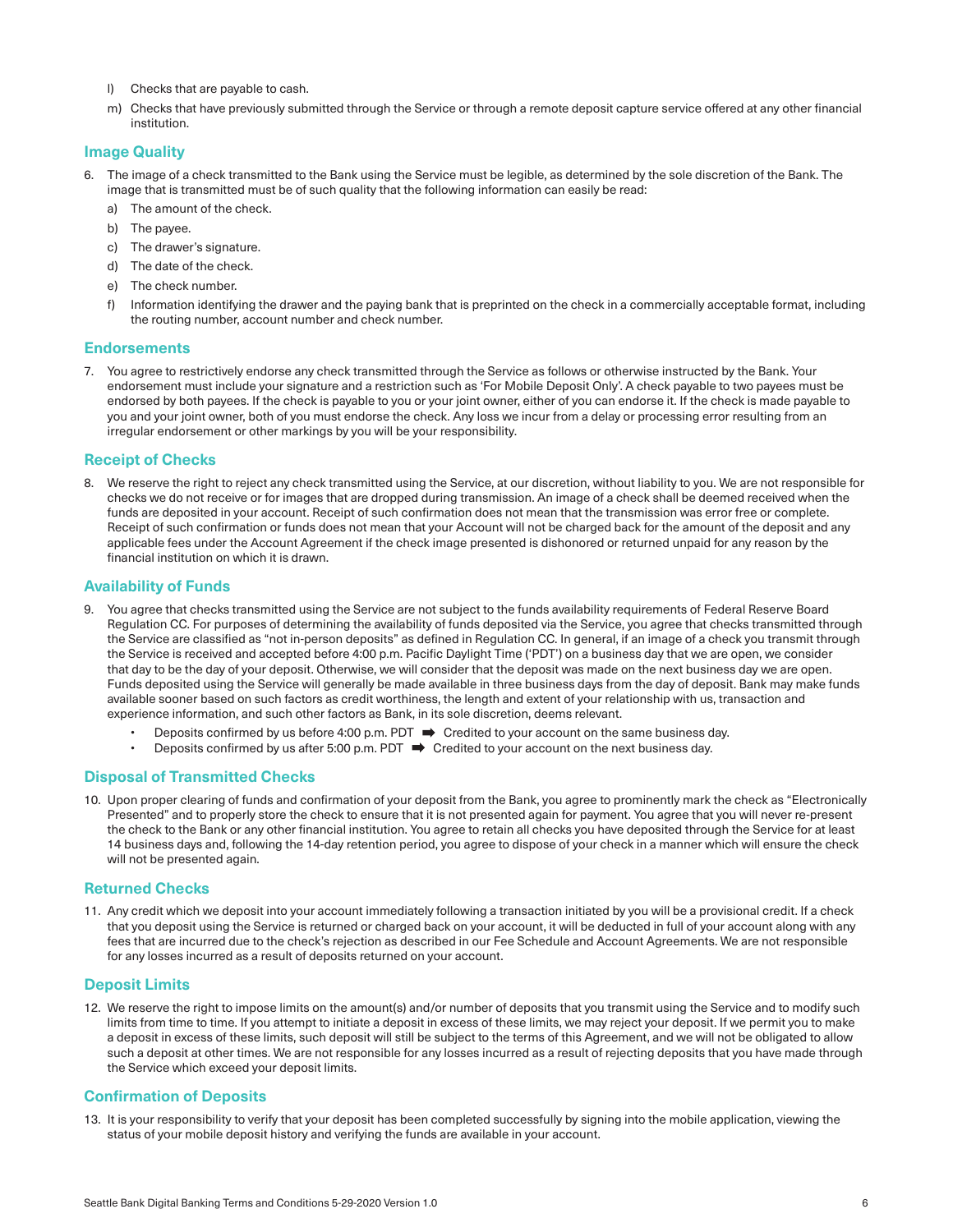## **Qualifications**

14. Use of the Service is subject to Bank approval. In order to be eligible to use the Service, your account(s) must meet qualification criteria set by the Bank. We will review all accounts for which you are a signer in order to determine your qualification for the Service. If you are not eligible for this Service, we will notify you of our decision. The Bank may, in its sole discretion, revoke your qualification for the Service at any time.

#### **Hardware and Software**

15. In order to use the Service, you must obtain and maintain, at your expense, compatible hardware and software as specified by Bank. Bank is not responsible for any third-party software you may need to use the Service. Any such software is accepted by you "as is" and is subject to the terms and conditions of the software agreement you enter into directly with the third-part software provider at time of download and installation.

#### **Errors**

16. You agree to notify Bank of any suspected errors regarding checks deposited through the Service right away, and in no event later than 60 days after the applicable Bank account statement is provided to you. Unless you notify Bank within 60 days, such statement regarding all deposits made through the Service shall be deemed correct, and you are prohibited from bringing a claim against Bank for such alleged error.

#### **Errors in Transmission**

17. By using the Service, you accept the risk that a check may be intercepted or misdirected during transmission. Bank bears no liability to you or others for any such intercepted or misdirected checks or information disclosed through such errors.

#### **Mobile Deposit Security**

18. You will complete each deposit promptly. If you are unable to complete your deposit promptly, you will ensure that your mobile device remains securely in your possession until the deposit has been completed. It is your responsibility to establish and maintain procedures to safeguard against unauthorized access to your device. You will notify us immediately by telephone with written confirmation if you learn of any loss or theft of original checks. You will ensure the safety and integrity of original checks from the time of receipt until the time of destruction. If warranted in our reasonable judgment, we reserve the right to monitor your Mobile Deposit activity, and you agree to cooperate with us to permit such monitoring, to confirm that you have satisfied your obligations under this Agreement.

#### **Fees**

19. Refer to our Fee Schedule for the current amount of our fee for using this Service ('Service Fee'). This Service Fee will be charged per deposit and all Service Fees will be debited at one time from your Account. Use of the Service indicates your acceptance to pay the Service Fee. This Service Fee can be changed at any time per the Bank's discretion. We will notify you at least 30 days before we increase the Service Fee. Continued use of the service after we provide notice of the change in the fee amount indicates your acceptance to pay the new Service Fee amount.

#### **Ownership & License**

20. You agree that the Bank retains all ownership and proprietary rights in the Service, associated content, technology, website(s) and app(s). Your use of the Service is subject to and conditioned upon your complete compliance with this Agreement. Without limiting the effect of the foregoing, any breach of this Agreement immediately terminates your right to use the Service. Without limiting the restriction of the foregoing, you may not use the Service (i) in any anti-competitive manner, (ii) for any purpose which would be contrary to Bank's business interest, or (iii) to Bank's actual or potential economic disadvantage in any aspect. You may not copy, reproduce, distribute or create derivative works form the content and agree not to reverse engineer or reverse compile any of the technology used to provide the Service.

#### **Your Responsibility**

21. You are solely responsible for the quality, completeness, accuracy, validity and integrity of the image. You are solely responsible for the security of your mobile device. You are solely responsible if you, intentionally or unintentionally, submit fraudulent, incorrect or illegible images to us or if the Service is used, by authorized or unauthorized persons, to submit fraudulent, unauthorized, inaccurate, incorrect or otherwise improper or unusable images to us. You will promptly provide any retained check, or a sufficient copy of the front and back of the check, to the Bank as requested to aid in the clearing and collection process, to resolve claims by third parties with respect to any check or check image, or for the Bank's audit purposes. In addition, you agree that you will not modify, change, alter, translate, create derivative works from, reverse engineer, or disassemble or decompile the technology or Service, copy or reproduce all or any part of the technology or Service; or interfere, or attempt to interfere, with the technology or Service. We and our technology partners retain all rights, title and interests in and to the Service, Software and Development made available to you.

#### **Disclaimer of Warranties**

22. You agree your use of the services and all information and content (including that of third parties) is at your sole risk and is **provided on an "as is" and "as available" basis. We disclaim all warranties of any kind as to the use of the services, whether express or implied, including, but not limited to the implied warranties of merchantability, fitness for a particular purpose and noninfringement. We make no warranty that (i) the services will meet your requirements, (ii) the services will be uninterrupted, timely, secure, or error-free, (iii) the results that may be obtained from the service will be accurate or reliable, and (iv) any errors in the services or technology will be corrected. You agree and acknowledge that no express warranties have been given.**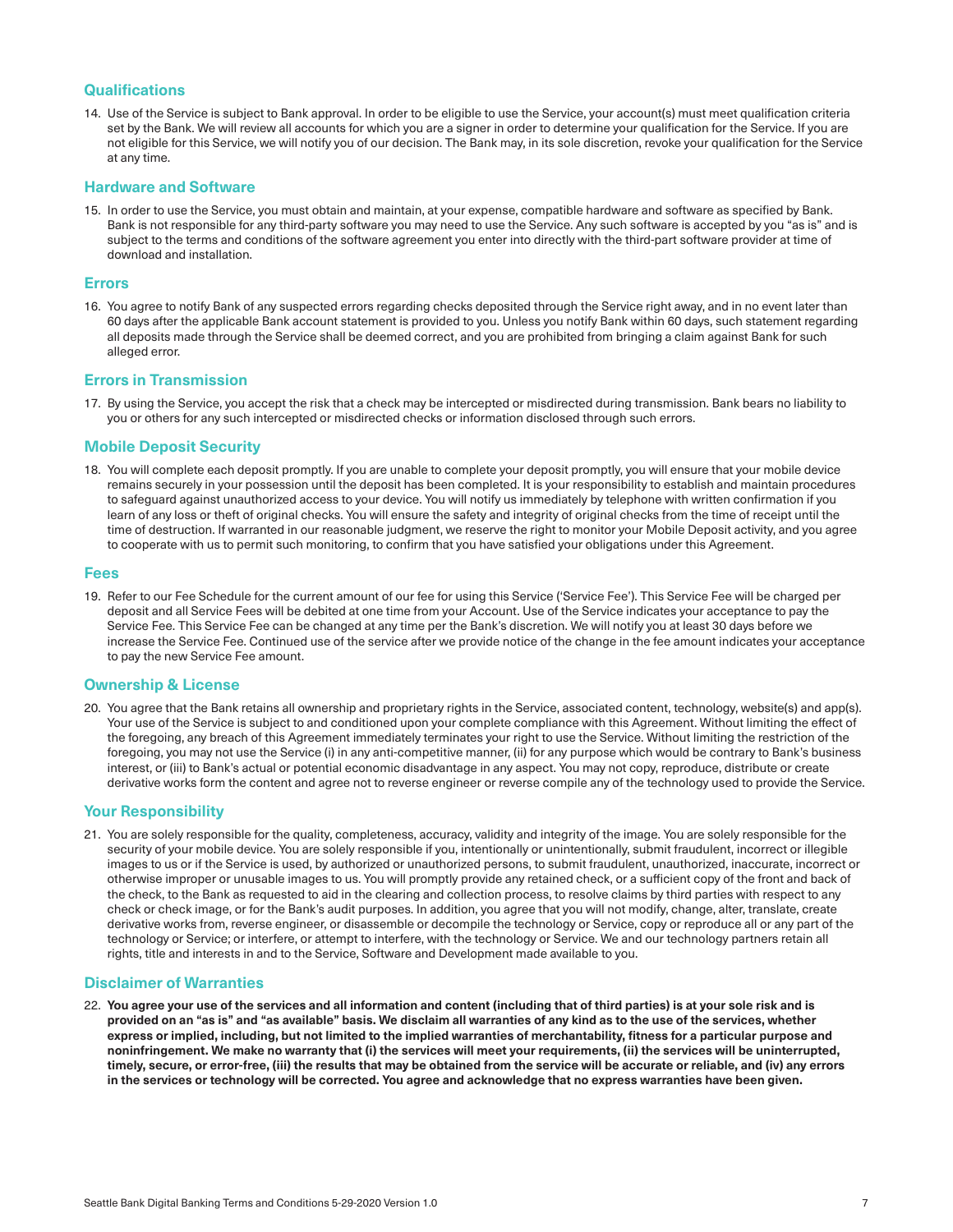# **Limitation of Liability**

23. **You agree that we will not be liable for any direct, indirect, incidental, special, consequential or exemplary damages, including, but not limited to damages for loss of profits, goodwill, use, data or other losses resulting from the use or the inability to use the services incurred by you or any third party arising from or related to the use of, inability to use, or the termination of the use of this services, regardless of the form of action or claim (whether contract, tort, strict liability or otherwise), even if bank has been informed of the possibility thereof.** 

#### **User Warranties and Indemnification**

#### 24. You warrant to Bank that:

- a) You will only transmit eligible checks.
- b) Images will meet the image quality standards.
- c) You will not transmit duplicate checks or checks previously deposited at a financial institution.
- d) You will not deposit or represent the original check.
- e) All information you provide to Bank is accurate and true.
- f) You will comply with this Agreement and all applicable rules, laws and regulations.

You agree to indemnify and hold harmless the Bank from any loss for breach of this warranty provision.

#### **Governing Law**

25. This agreement shall be governed by and construed in accordance with the laws of the State of Washington, without regard to its conflicts of laws provisions. To the extent that the terms of this Agreement conflict with applicable state or federal law, such state or federal law shall replace such conflicting terms only to the extent required by law. Unless expressly stated otherwise, all other terms of this Agreement shall remain in full force and effect.

# Send Money (Person to Person Payments) Terms and Conditions

#### **Service Definitions**

1) These terms and conditions (the "Agreement") constitute a contract between you, the depositor (hereafter "You") and Seattle Bank (the "Bank") or its designated third party processor or service provider ("We", "Us"), in connection with Send Money Service, (the "Service") offered through the Bank's online and mobile banking web site or app. ( "Digital Banking"). This Agreement applies to your use of the Service and any portion of Digital Banking through which the Service is offered. The Service enables you to initiate a Send Money Transfer from one of your Eligible Transaction Accounts at the Bank, to a Recipient's account at any U.S. financial institution. Although the Service Network is often used to execute Send Money payments for the Service, other Transfer Networks may be used to facilitate the execution and transmission of Transfer Instructions. (Send Money payments executed through The Service network shall be evidenced by a request initiated electronically as described herein, and will be initiated on your behalf pursuant to the terms of this Agreement and the rules of the National Automated Clearing House Association [the "Rules"].

#### **Eligibility**

2) The Service is offered only to individual residents of the United States who can form legally binding contracts under applicable law. Without limiting the foregoing, the Service is not offered to minors unless the minor is using an Eligible Transaction Account in the name of the minor with a parent or guardian as a co-signor or guarantor. By using the Service, you represent that you meet these requirements and that you agree to be bound by this Agreement.

#### **Initiating Send Money Instructions**

3) All Send Money Transfer Instructions must be initiated through Digital Banking and are subject to the terms of this Agreement and applicable laws and regulations, in each case as in effect from time to time. Before You will be permitted to initiate a Send Money payment, you will be required to agree to this Agreement, and follow the procedures set forth in Digital Banking.

#### **Security Procedure**

- 4) a) You shall comply with the security requirements with respect to Send Money payments initiated by You, as well as those required in connection with Digital Banking generally. You agree to take full and final responsibility for any and all errors relating to or concerning Send Money payments.
	- You are strictly responsible to establish and maintain the procedures to safeguard against unauthorized access to your account and transmission of Send Money payments. You warrant that no individual will be allowed to initiate Send Money payments on Your behalf, in the absence of proper supervision and safeguards, and agree to take all reasonable steps to maintain the confidentiality of the security procedures and all passwords, codes, security devices, and related instructions relating to your account, Digital Banking Services, or otherwise provided by Us. If You believe or suspect that any such information or instructions have been known or accessed by unauthorized persons, you agree to notify the Bank immediately. The occurrence of unauthorized access will not affect any Send Money payments made in good faith by the Bank prior to receipt of such notification plus a reasonable time period thereafter for the Bank to act on such notice.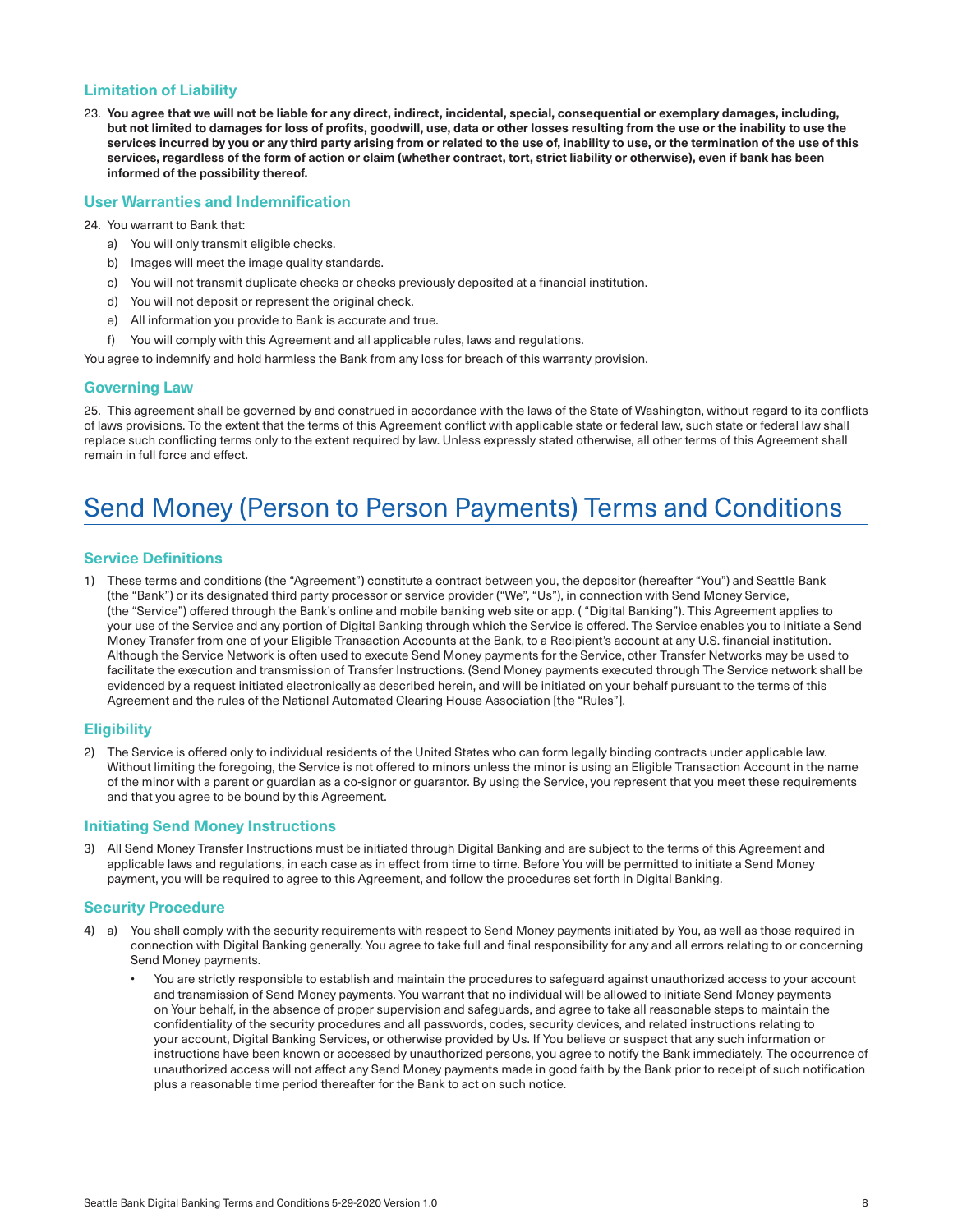# **Transfer Authorization and Remittance**

- 5) It is the responsibility of the Sender and the recipient ("Recipient") to ensure the accuracy of any information that they enter into the Service (including, but not limited, to the Send Money Transfer Instructions and name, mobile phone number and/or email address for the Recipient to whom you are attempting to send the Send Money payment), and for informing us as soon as possible if they become aware that this information is inaccurate. We will make a reasonable effort to stop or recover a Transfer made to the wrong person or entity once informed, but we do not guarantee such stoppage or recovery and will bear no responsibility or liability for damages resulting from incorrect information entered by the Sender or Recipient.
	- a) By providing us with names and mobile phone numbers and/or email addresses of the Recipients to whom you wish to direct payments, you authorize us to follow the Send Money Transfer Instructions that we receive through this Service.
	- b) When we receive a Send Money Transfer Instruction from you, you authorize us to debit your Eligible Transaction Account and remit funds on your behalf. You also authorize us to credit your Eligible Transaction Account for the receipt of payments returned to us because the processing of your Send Money Transfer could not be completed.
	- c) Send Money payments enable you to initiate a Send Money Transfer from one of your Eligible Transaction Accounts at Seattle Bank to another Recipient's account at any U.S. financial institution, limits may apply.
	- d) The recipient must accept the transaction within 10 calendar days. Failure to accept the transaction within the 10-calendar day window will result in an unsuccessful transaction attempt, and another Send Money Transfer will need to be initiated.
	- e) The recipient has three attempts to accurately answer the security question that they need to answer to receive the funds. Once they have reached the maximum number of attempts, the transaction status will be updated as failed, and another Send Money Transfer will need to be initiated.
	- f) We will use reasonable efforts to complete all your Send Money Transfer Instructions properly. However, we shall incur no liability if we are unable to complete any transaction because of the existence of any one or more of the following circumstances:
		- i) If through no fault of ours, the Eligible Transaction Account does not contain sufficient funds to complete the Send Money Transfer or the Send Money Transfer would exceed the credit limit of your overdraft account;
		- ii) The service is not working properly, and you know or have been advised by us about the malfunction before you execute the Send Money Transfer Instruction;
		- iii) The Transfer is refused or returned by the Recipient or the Recipient's Financial Institution;
		- iv) You have not provided us with the correct information, including but not limited to the correct Send Money Transfer Instructions or Eligible Transaction Account information, or the correct name, mobile phone number or email address of the Recipient to whom you are initiating a Send Money payment; and/or
		- v) Circumstances beyond our control (such as, but not limited to, fire, flood, network or system down time, issues with the financial institution or interference from an outside force) which prevent the proper execution of the Send Money payment.
		- vi) You agree that your authorization provided in Digital Banking is conclusive evidence that with regard to each Send Money payment, you authorize and are empowered to authorize Us to submit the Send Money payments on your behalf.

#### **Prohibited Payments**

- The following types of payments are prohibited through the Service, and we have the right, but not the obligation to, monitor for, block, cancel and/or reverse such payments.
	- a) Payments to persons located in prohibited territories (including any territory outside of the United States);
	- b) Payments that violate any law, statute, ordinance or regulation;
	- c) Payments that violate the terms and conditions of this Agreement;
	- d) Payments related to gambling, gaming, and/or any other activity with an entry fee and a prize, including, but not limited, to casino games, sports betting, horse or greyhound racing, lottery tickets, other ventures that facilitate gambling, games of skill (whether or not it is legally defined as a lottery) and sweepstakes;
	- e) Tax payments and court ordered payments including, but not limited to, Alimony and Child Support;
	- Payments to a Collections Agency.

## **Your Representations and Agreements; Indemnity**

- 7) With respect to each and every request for a Send Money Transfer initiated by You, You represent and agree to the following:
	- a) You are authorized to initiate such request for a Send Money Transfer and hereby authorize US to initiate each Send Money Transfer requested by you in the amount provided in the Transfer instruction.
	- b) Such authorization is operative at all relevant times, including without limitation;
		- i) At the time you establish the pre-authorization in Digital Banking.
		- ii) At the time you initiate a Send Money payment.
		- iii) At the time of transmittal or debiting by US as provided herein:
			- (1) Your Send Money payments are not prohibited as set forth in Section 6,
			- (2) You shall perform Your obligations under this Agreement in accordance with all applicable laws and regulations, including the sanctions laws administered by OFAC, and
			- (3) You shall comply with and perform all of your obligations described in any other Agreement. You shall indemnify Us against any loss, liability or expense (including attorney's fees and expenses) resulting from or arising out of any breach or any of the foregoing representations or agreements.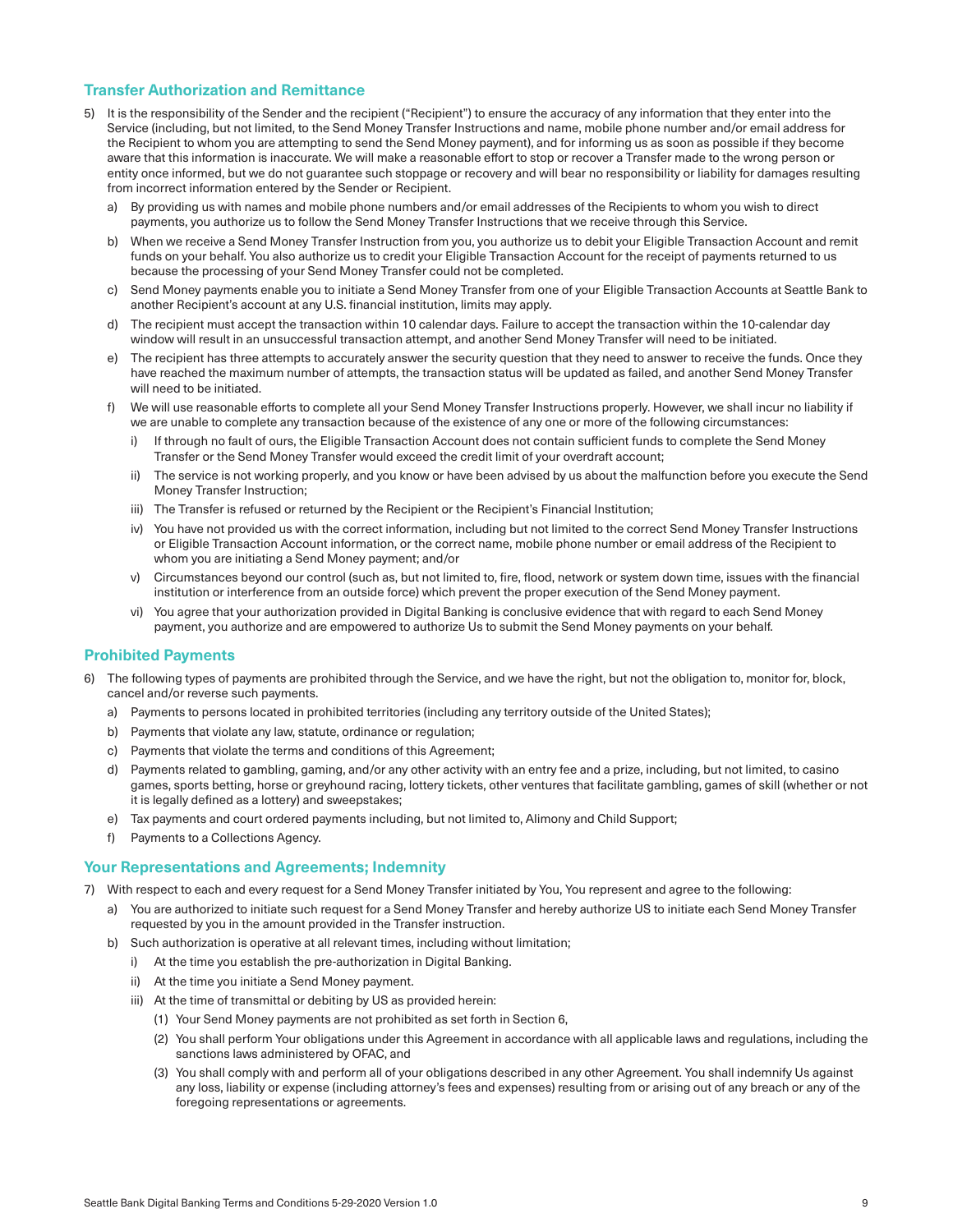# **Your Liability for Unauthorized Transfers**

8) Notify Us AT ONCE if you believe your password and user ID have been lost, stolen or if you believe that an electronic fund transfer has been made without your permission. Telephoning is the best way to keep your possible losses down. If you think your password and user ID have been lost or stolen or that someone has transferred or may transfer money from your account without your permission, contact us immediately using one of the following methods:

| Telephone:   | (888) 500-2265 during customer service hours |
|--------------|----------------------------------------------|
| Email us at: | clientdesk@seattlebank.com                   |
| Write us at: | Seattle Bank - Client Service                |
|              | 600 University Street, Ste 1850              |
|              | Seattle, WA 98101                            |

### **Errors, Questions, and Complaints**

- 9) In case of errors or questions about your electronic transfers, telephone or write us at the telephone number or address listed above as soon as you can, if you think your statement or receipt is wrong or if you need more information about a transfer listed on the statement or receipt. We must hear from you no later than 30 days after we provided you the FIRST statement on which the problem or error appeared.
	- (1) Tell Us your name and account number (if any),
	- (2) Describe the error or the transfer You are unsure about, and explain as clearly as You can why you believe it is an error or why You need more information, and
	- (3) Tell Us the dollar amount of the suspected error.

# **Our Responsibilities, Liability, Limitations on Liability; Indemnity**

10) In the performance of the services required by this Agreement, We shall be entitled to rely solely on the information, representations and warranties provided by You pursuant to this Agreement, and any other applicable agreement or authorization provided by You, and shall not be responsible for the accuracy or completeness thereof. We shall be responsible only for performing the services expressly provided for in this agreement and shall be liable only for its gross negligence or willful misconduct in performing those services. We shall not be responsible for Your acts or omissions (including, without limitation, the amount, accuracy, timeliness or transmittal or authorization of any Send Money Payments initiated by You) or those of any other person, including without limitation any Federal Reserve Bank, Automated Clearing House or Receiving Depository Financial Institution (including without limitation the return of a Send Money Transfer by the applicable Recipient or Receiving Depository Financial Institution), and no such person shall be deemed Our agent. You agree to indemnify Us against any loss, liability or expense (including attorneys' fees and expenses) resulting from or arising out of any claim or any person that We are responsible for any act or omission of You or any other person described in this Agreement. In the event of Our liability, we shall be liable only for Your actual damages; in no event shall We be liable for any consequential, special, incidental, punitive or indirect loss or damage which you may incur or suffer in connection with this Agreement, whether or not the likelihood of such damages was known or contemplated by Us and regardless of the legal or equitable theory of liability which you may assert, including, without limitation, loss or damage from subsequent wrongful dishonor resulting from Our acts or omissions pursuant to this agreement.

#### **Inconsistency of Name and Account Number**

11) You acknowledge and agree that, if a Send Money describes the Recipient inconsistently by name and/or account number, Send Money Transfer may be made by the Receiving Depository Financial Institution on the basis of the account number supplied by the Recipient, even if it identifies a person different from the named Recipient, and that Your obligation to pay the amount of the Send Money Transfer to Us is not excused in such circumstances.

#### **Amendments**

12) From time to time We may amend any of the terms and conditions contained in this Agreement, including without limitation, any cut-off time, any business day. Such amendments shall become effective at the time they are posted unless a delayed effective date is expressly stated in the revision. Any use of the Service after a notice of change or after the posting of a revised version of this Agreement in Digital Banking will constitute your agreement to such changes and revised versions. Additionally, we may, from time to time, revise or enhance the Service and/or related applications, which may render all such prior versions obsolete. Consequently, We reserve the right to terminate this Agreement as to all such prior versions of the Service, and/or related applications, and limit access to only the Service's more recent revisions or enhancements.

#### **Notices, Instructions, Etc.**

13) We shall be entitled to rely on written notice or other written communication (including without limitation electronic information entered in Digital Banking) believed by it in good faith to be genuine and to have been authorized by You, and any such communication shall be conclusively deemed to have been signed by You.

#### **Cooperation in Loss Recovery Efforts**

14) In the event of any damages for which We or You may be liable to each other or a third party pursuant to the services provided under this Agreement, We and You will undertake reasonable efforts to cooperate with each other, as permitted by applicable law, in performing loss recovery efforts and in connection with any actions that the relevant party may be obligated to defend or elect to pursue against a third party.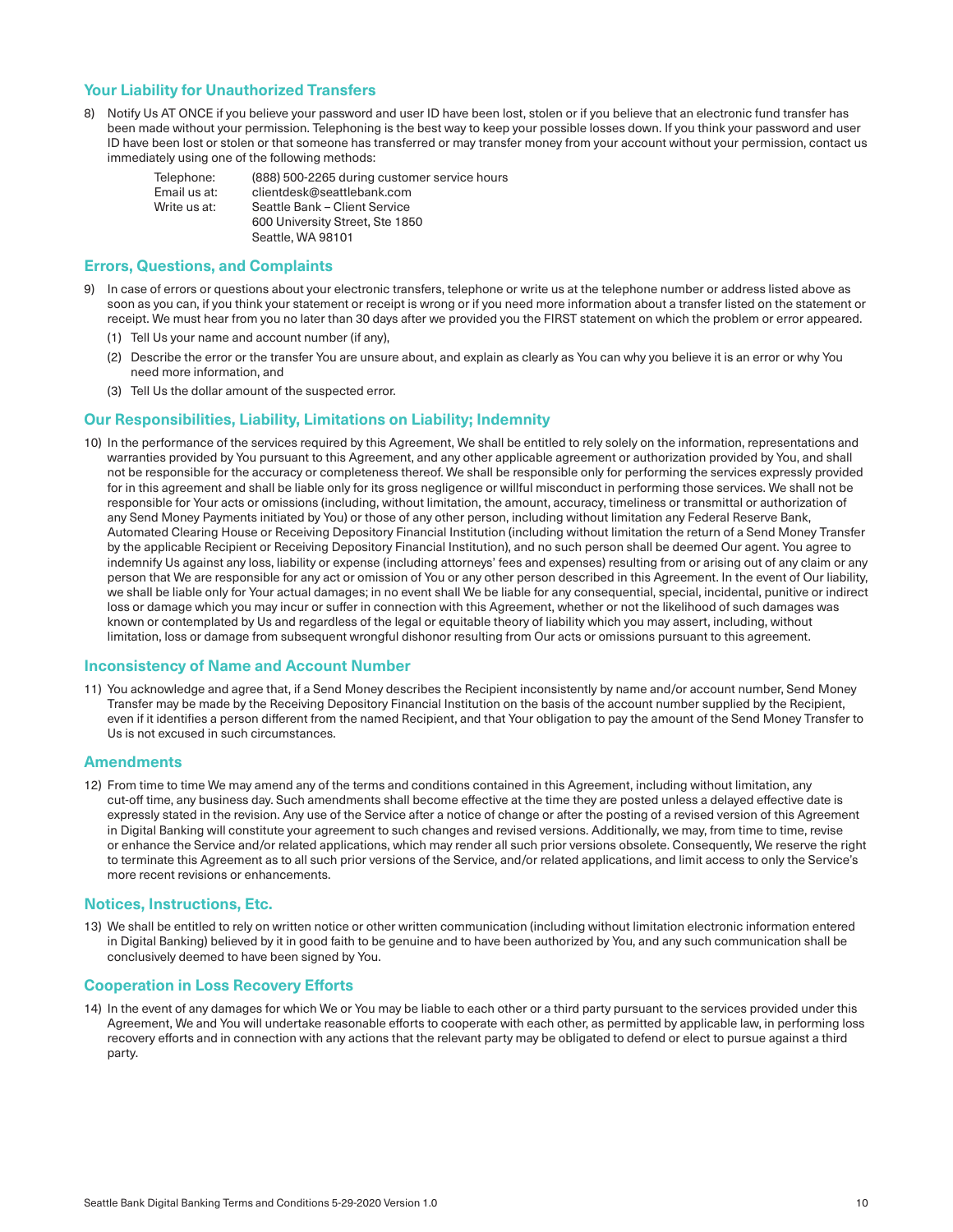# Seattle Bank Transfer to External Accounts and Transfer Between Account Services Terms and Conditions

"Service" or "The Service" means the Transfer to External Account and Transfer Between Accounts transfer service offered by Seattle Bank, through our designated service provider.

**Important: to enroll in the services you must consent to receive notices and information about the service electronically. You must have the ability to receive and retain electronic communications before you accept the terms of the user agreement for the service ("agreement"). The agreement sets forth the terms and conditions under which you may from time to time request a transfer of funds in your seattle bank account(s) to an account you own at another financial institution or a transfer from that account to your Seattle Bank account. These terms and conditions affect your rights and you should read them carefully. Seattle Bank reserves the right to provide information and notices about the services to you by non-electronic means.** 

# **Scope of Agreement**

1) This Agreement covers all funds transfers using The Services initiated by me from time to time through a Seattle Bank Digital Banking service.

#### **Definitions**

- a) "ACH Network" means the funds transfer system, governed by the NACHA Rules, that provides funds transfer services to participating financial institutions.
- b) "ACH Rules" means the NACHA Operating Rules and NACHA Operating Guidelines, as in effect from time to time.
- c) "Business Day" means any day that is not a Saturday, Sunday or bank holiday.
- d) "FI" or "bank" refer to Seattle Bank, including its agents and service providers, depending on the home financial center of the account(s) from which a funds transfer using the Service is requested.
- e) "Eligible Seattle Bank Account" means my Seattle Bank account that is eligible to be used with The Service and is enrolled in the service.
- f) "I", "me" and "my" refer to the client who agrees below to the terms and conditions of this Agreement.
- g) "NACHA" means the National Automated Clearinghouse Association.
- h) "Verified Account" means an account that I own at another financial institution located in the United States that is enrolled in The Service.
- i) "Agreement" means these terms and conditions of The Service.
- j) "Customer Service" means the Customer Service department of Seattle Bank.
- k) "Scheduled Transfer Date" is the day you want your To receive your funds transfer and is also the day your Transfer Account will be debited, unless the Scheduled Transfer Date falls on a non-Business Day in which case it will be considered to be the previous Business Day.
- I) "Sent Date" is the date reflected on your statement for which the transfer is Sent; it is not the date it is delivered.

#### **Description of Service**

The Service enables me to request a transfer of funds: (1) from my Eligible Seattle Bank Account to a Verified Account (I hold at Seattle Bank or another financial institution); or (2) from a Verified Account to my Eligible Seattle Bank Account. Seattle Bank uses The Service Network to execute my Service requests, but other methods of transfer may also be used. All requests must be made through Seattle Bank and are subject to the terms of my Customer Agreement, this Agreement, each as in effect from time to time, other agreements and applicable laws and regulations.

#### **Authorization to Transfer Funds Using the Service**

I hereby represent and warrant to Seattle Bank and its directors, officers, employees and agents that I own each Eligible Seattle Bank Account, Verified Account and have full right and authority to all the funds on deposit therein. In addition, I authorize Seattle Bank to execute and charge my Eligible Seattle Bank Account(s) for any Service transfer request to a Verified Account and from a Verified Account to my Eligible Seattle Bank Account, including any related fee, subject to any applicable limit as to dollar amount, time delays to complete certain types of transfers (i.e., Next Day or Standard transfers) when my Service transfer requests are made in accordance with the procedures established by Seattle Bank. I understand and acknowledge that Seattle Bank has no obligation to execute any request for a transfer using The Service that is not initiated in accordance with such procedures. I further acknowledge that the acceptance and processing of a Service transfer request is subject to the terms and conditions stated in this Agreement, as amended from time to time. This authorization shall remain in full force and effect until I have informed an Electronic Service Provider by telephone at (888)500-2265 that I have revoked my authorization and you have a reasonable opportunity to act on it.

#### **Information Relied Upon by Seattle Bank**

4) I acknowledge and agree that Seattle Bank is relying upon the information I provide in originating a Service transfer on my behalf. Any errors in the information, including Incorrect or inconsistent account names and numbers or the ABA number or name of the financial institution holding my Verified Account are my responsibility. Although I represent and warrant to you that I am the owner of each Verified Account and describe it to you by name and account number (or any other number), I understand and agree that if the Service transfer instructions identify a Verified Account by name and account number, the relevant financial institution may execute those instructions by reference to the account number only, even if such number does not correspond to the name. I understand that financial institutions holding my Verified Accounts may not investigate discrepancies between names and numbers. In addition, I agree that Seattle Bank has no responsibility to investigate discrepancies between names and account numbers.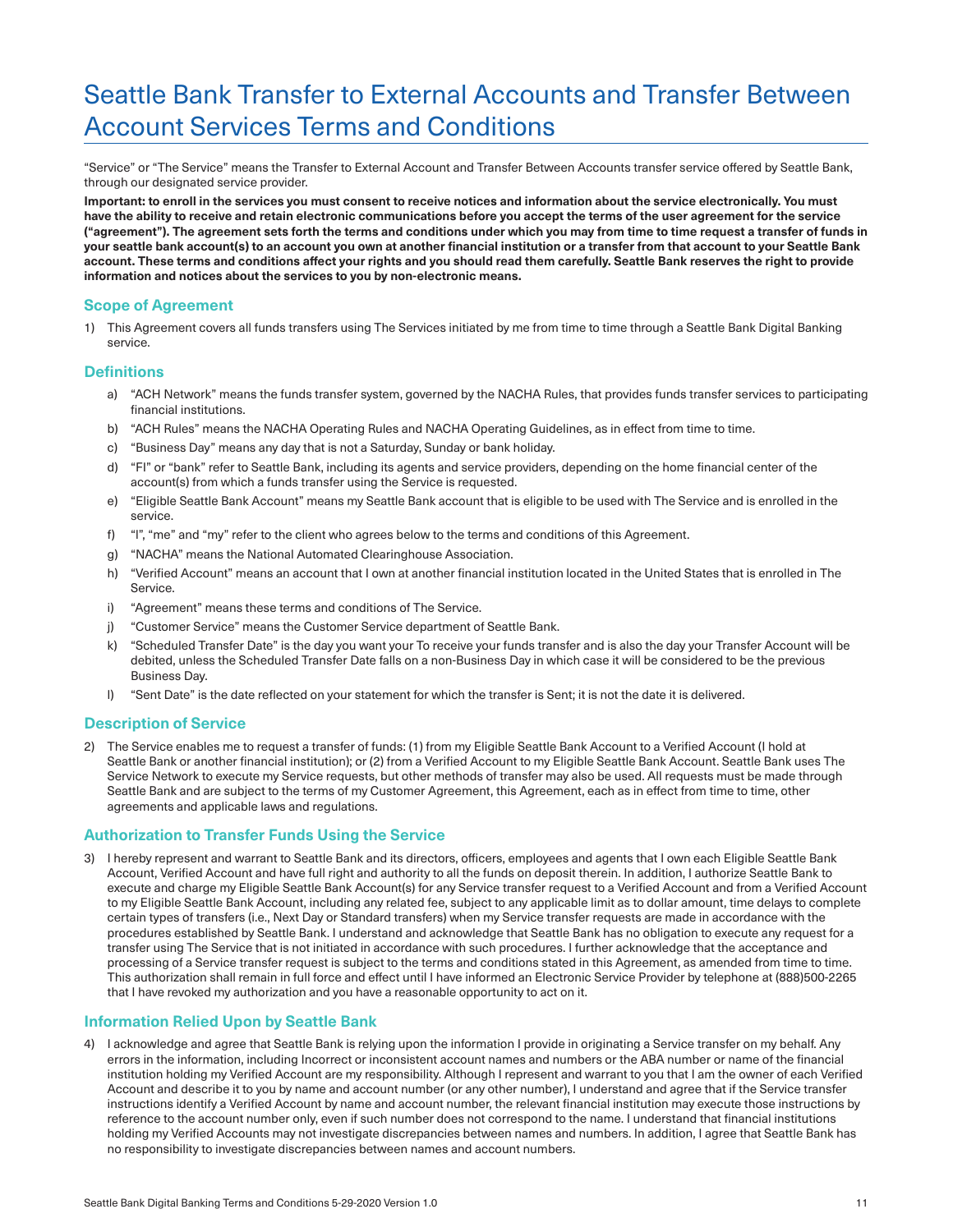### **Limited Power of Attorney**

5) In connection with any request to transfer funds using The Service, I hereby give Seattle Bank a limited power of attorney and appoint Seattle Bank as my true and lawful attorney-in-fact and agent, with full power of substitution and re-substitution, for you and in your name, place and stead, in any and all capacities, to originate deposits into or withdrawals from my Verified Accounts, with full power and authority to do and perform each and every act and thing requisite and necessary to be done in connection with effecting such funds transfers, verifying the content and authenticity of any Service transfer instruction, complying with all applicable security procedures applicable to such transfers, as fully to all intents and purposes as I might or could in person. Once Seattle Bank has actual knowledge that I wish to cease using the Service as provided in this Agreement or as otherwise permitted in this Agreement and has a reasonable opportunity to act on such knowledge, this limited power of attorney shall be deemed revoked; provided, however, that any act done by Seattle Bank in good faith before you have actual knowledge of termination by me and a reasonable opportunity to act on such knowledge shall be deemed to be authorized by me. I understand and agree that at all times my relationship with the financial institution that maintains each Verified Account is independent of Seattle Bank and my use of The Service. I shall not hold Seattle Bank responsible for any acts or omissions by the financial institution maintaining a Verified Account with respect to it, including without limitation any modification, interruption or discontinuance of it. **I acknowledge and agree that when seattle bank originates a request for a transfer using the service, Seattle Bank is acting as my agent. I agree to indemnify and hold harmless Seattle Bank as my agent under this limited power of attorney as more fully described below.** 

# **Security Procedures**

6) I agree that Seattle Bank will initiate a funds transfer request for me only after I access my Eligible Seattle Bank Account(s) through its Digital Banking service using the appropriate login credentials. Seattle Bank shall not be liable for any delay in processing my Service transfer request if I fail to comply with this security procedure (or any other that may be established by Seattle Bank from time to time). I acknowledge and agree that Seattle Bank has established commercially reasonable security procedure for The Service. I understand that the security procedure is designed to authenticate my identity before accepting a request for a Service transfer and not to detect errors in the content of my instruction.

#### **Verification of Accounts at Other Financial Institution**

- After agreeing to this Agreement and providing any additional information requested, I may enroll accounts that I hold at other financial institutions (each, a "Third Party Account") in The Service. I hereby authorize you to verify a Third-Party Account by one of two means:
	- 1. Confirmation of Trial Deposits. I authorize you to verify my Third-Party Account through the use of a trial transfer, in which one or more low value payments will be credited to the account. Sometimes, a low value payment will be both credited to and debited from the account. The trial credit will always occur before the trial debit and will always be of the same or lesser amount. In either case, you will then ask me to verify the amount of each deposit made into such account.
	- 2. Online Verification. If my Third-Party Account is accessible online, I authorize you to validate the account by providing you with my online access credentials, so you can confirm my ownership of such account online. I understand and agree that:
		- (a) I am under no obligation to provide you with my access credentials for my Third-Party Account,
		- (b) Once the verification process is successful, each Third-Party Account will become a Verified Account.

#### **Service Transfers**

8) Funds are typically credited to my account within 3 Business Days ("Business Day" means Monday through Friday, excluding Federal holidays) provided that ACH posting times are met at outside financial institutions. The Business Day on which a request for a transfer is made begins at 5:00 p.m. Pacific Standard Time ("PDT") and ends at 4:00 p.m. PDT of the following Business Day.

#### **Limits on Service Transfers**

9) The following limits on transfer amounts are calculated against all outstanding transfers, which are transfers that have been requested but not yet paid.

\*\* For purposes of the "monthly" transfer limits for The Service, a month means the thirty (30) calendar days immediately prior to the date on which a Service transfer request is executed (i.e., originated) by Seattle Bank on my behalf.

 Service Fees and Charges. I understand and agree that I am responsible for paying all fees associated with my use of The Service. I authorize Seattle Bank to charge my Eligible Seattle Bank Account (or any other of my accounts at Seattle Bank) for any service fees and charges applicable to transfers requested through The Service in accordance with Seattle Bank's fee schedule in effect at the time I make a Service transfer request. Seattle Bank reserves the right to change the fees charged for the use of The Service. A copy of the Fee Schedule for the Service is provided at the end of the Agreement.

#### **Actions Taken Upon an Unsuccessful Service Transfer**

10) If a requested funds transfer could not be completed, I understand that Seattle Bank, upon learning that The Service transfer has failed, will make reasonable effort to complete the transfer again. If the second attempt is successful, the additional processing could delay the completion of the funds transfer by one or more Business Days. If the funds transfer fails a second time, you will notify me by e-mail so that I may contact the financial institution where my Verified Account is held in order to understand the reason for such failure.

#### **Rejection of a Service Transfer Request**

11) You reserve the right to reject my funds transfer request. You may reject my request if the dollar value of one or more of my transfer requests exceed my daily or monthly transfer limit (as more fully described above), if I have insufficient available funds in my Eligible Seattle Bank Account for the amount of The Service transfer, plus any applicable fee, if my request is incomplete or unclear, if you identify a security risk related to a requested transfer or if you are unable to fulfill my request for any other reason. I understand and agree that if you reject a request for a Service transfer for one or more of the reasons set forth above, I will be informed of the rejection during my online session or by e-mail as soon thereafter as you have determined to reject the request.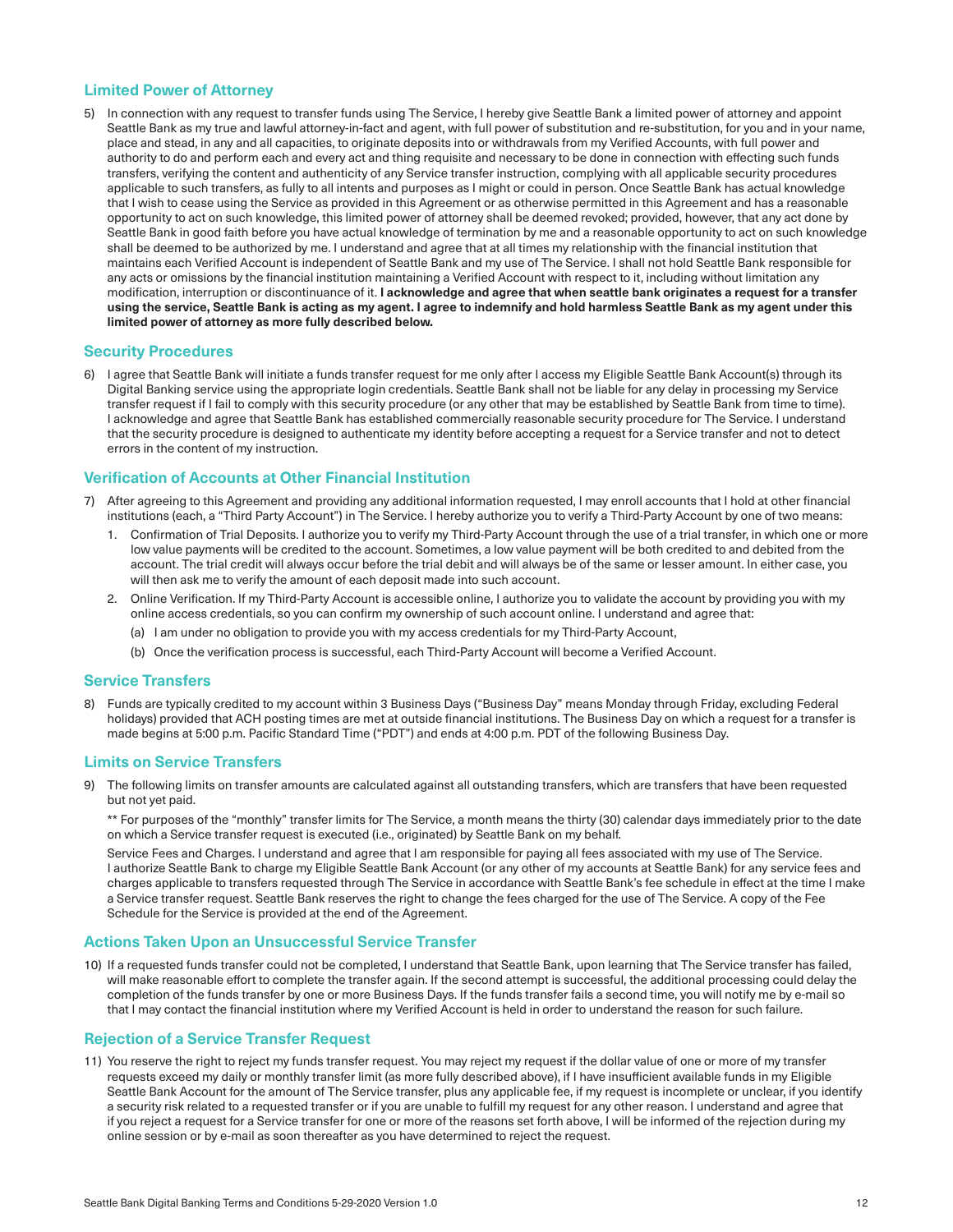#### **Cancellations, Amendments or Recalls of a Service Transfer Request**

12) I may cancel or amend a funds transfer request only if you receive my request prior to your execution of the funds transfer request and at a time that provides you with a reasonable opportunity to act upon that request. If my funds transfer request has been executed by Seattle Bank, I understand I have no right to cancel or amend the payment.

# **Transfers Subject to the Rules of the Third-Party Accounts**

13) Additionally, all funds transfers are also subject to the rules and regulations governing the relevant Third-Party Accounts. I agree not to request any Service transfers from or to Verified Accounts that are not allowed under the rules or requiations applicable to such accounts.

#### **Delays, Non-Execution of Funds Transfer Request**

14) I agree that Seattle Bank shall not be responsible for any delay, failure to execute, or mis-execution of my funds transfer request due to circumstances beyond Seattle Bank's reasonable control- including, without limitation, any inaccuracy, interruption, delay in transmission, or failure in the means of transmission of my funds transfer request to the bank or execution of such request by the bank, whether caused by strikes, power failures, equipment malfunctions, or acts or omissions of any intermediary bank or beneficiary bank. **Seattle Bank makes no warranties, express or implied including the failure of any intermediary bank or beneficiary bank to credit my beneficiary with the amount of the funds transfer after receipt of same with respect to any matter.** 

 Unauthorized Service Transfers I understand that if I think that someone else has learned my access credentials for Digital Banking or an unauthorized Service transfer or other type of online transaction has been made from one of my accounts, I must notify you immediately by telephone at (888) 500-2265 or, if I am unable to telephone you, in writing to: Seattle Bank, 600 University Street, Ste 1850 or email mybank@seattlebank.com. By providing such prompt notice, I may limit my personal liability for unauthorized transfers.

#### **Significance of E-Mail or SMS Notices About The Service**

15) I agree that all e-mail or SMS notices sent to me regarding status of my Service transfer reguests are simply service messages and will not constitute a transaction receipt or an official bank record with respect to a Service transfer. I acknowledge and agree that these notices will be sent to the e-mail address or phone number I provide during my enrollment in The Service, even if I have informed you separately in the past (or choose to do so in the future) to not send me marketing messages at that same e-mail or SMS address.

#### **Means of Transfer**

16) I understand that Seattle Bank uses a variety of banking channels and facilities to make funds transfers but will ordinarily use The Service Network. You may choose any reasonable means that you consider suitable to complete a transfer that I request using The Service. I authorize you to choose the means you deem suitable to cause each of my Service transfer requests to be completed successfully. These other choices include banking channels, electronic means, funds transfer systems, regular or express mail, courier, telecommunications services, intermediary banks and other organizations. I agree to be bound by the rules and regulations that govern any applicable funds transfer systems, including, but not limited to, The Service Network, NACHA, EPN, Federal Reserve System and Clearing House Interbank Payment System (CHIPS). Currency of Funds Transfer

 The Service is available for funds transfers to Verified Accounts in the United States only and is made in U.S. dollars only.

#### **No Unlawful or Prohibited Use**

17) As a condition of using The Service, I warrant to Seattle Bank that I will not use The Service for any purpose that is unlawful or is not permitted, expressly or implicitly, by the terms of this Agreement or by any applicable law or regulation. I further warrant and represent that I will not use The Service in any manner that could damage, disable, overburden, or impair The Service or interfere with any other party's use and enjoyment of such service. I may not obtain or attempt to obtain any materials or information through any means not intentionally made available or provided for through The Service. I agree that these warranties and representations will remain in full force and effect even if this Agreement terminates for any reason.

#### **Service Changes and Discontinuation**

18) Seattle Bank may modify or discontinue The Service, with or without notice, without liability to me at any time. You reserve the right, subject to applicable law and regulation, to terminate my right to use The Service at any time and for any reason, including, without limitation, if Seattle Bank, in its sole judgment, believes I have engaged in conduct or activities that violate any of the terms of this Agreement or, if I provide you with false or misleading information or interfere with other users or in the administration of The Service.

#### **Proprietary Rights**

19) I acknowledge and agree that Seattle Bank and its agents own all rights in and to The Service. I am permitted to use The Service only as expressly authorized by this Agreement. I may not copy, reproduce, distribute, or create derivative works, reverse engineer or reverse compile the technology for The Service or any of your other services or technology.

# **Indemnity**

20) In consideration of the Agreement by Seattle Bank to act upon my request to make a Service transfer in the manner provided in this Agreement, I agree to indemnify and hold Seattle Bank, its directors, officers, employees and agents harmless from and against any and all claims, suits, judgments, executions, liabilities, losses, damages, costs, and expenses—including reasonable attorney's fees—in connection with or arising out of your acting upon Service transfer instructions pursuant to this Agreement. This indemnity shall not be effective to relieve and indemnify Seattle Bank against its gross negligence, bad faith, or willful misconduct.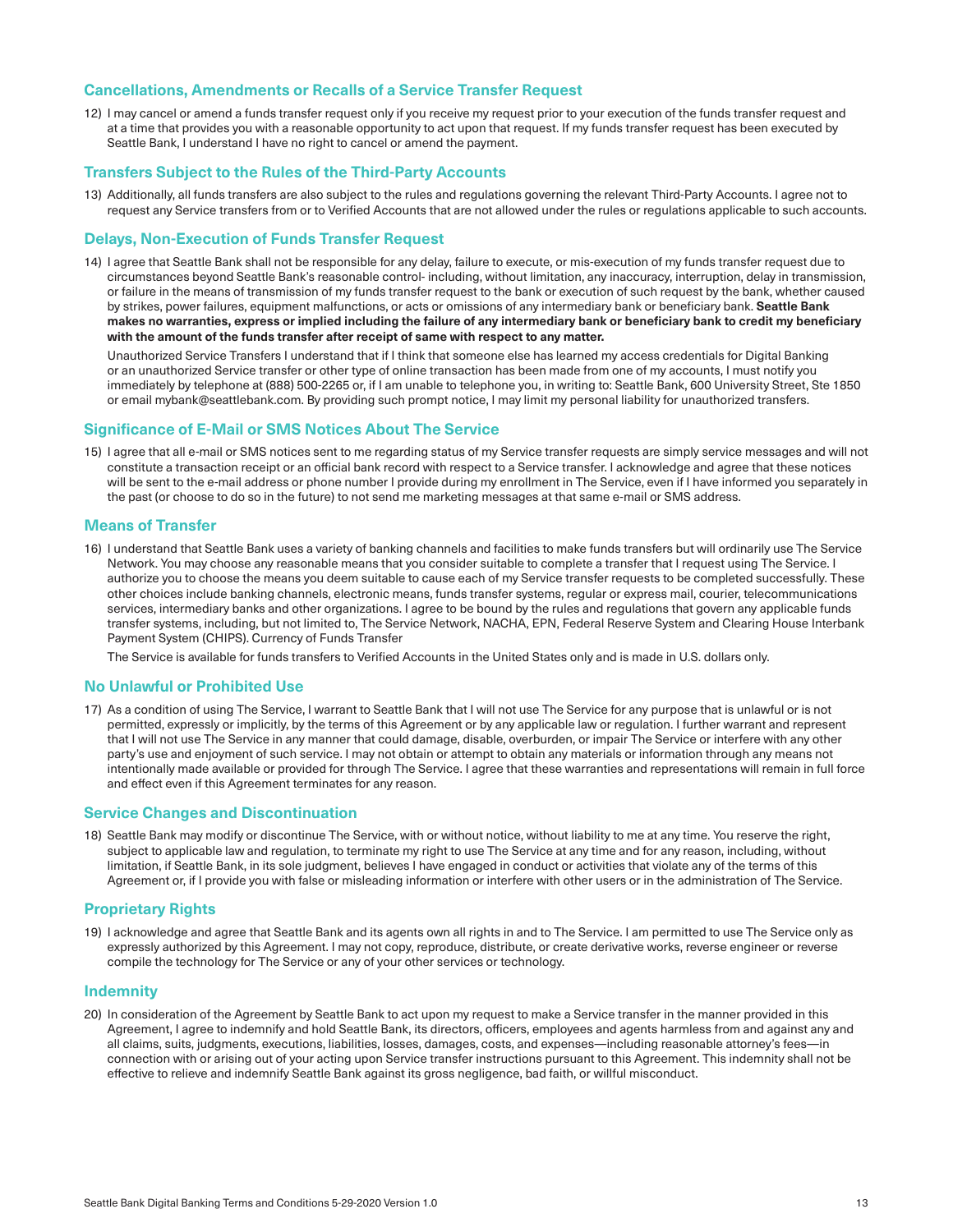# **Claims; Limitation of Liability; No Warranty**

21) I agree that within thirty (30) days after I receive notification that my Service transfer request has been executed, I will tell you of any errors, delays, or other problems related to my request. If my funds transfer request is delayed or erroneously executed as a result of Seattle Bank's error, Seattle Bank's sole obligation to me is to pay or refund such amounts as may be required by applicable law. Any claim for interest payable by Seattle Bank shall be at Seattle Bank's published savings account rate in effect within the state of the financial center of the account from which the funds transfer was made. In any event, if I fail to notify you of any claim concerning my funds transfer request within thirty (30) days from the date that I receive notification that my request has been executed, any claim by me shall be barred under applicable law. **I agree that Seattle Bank shall not be liable for any costs, fees, losses or damages of any kind incurred as a result of (1) my granting you authority to verify a third party account; (2) your debit and/or credit of a verified account or your inability to debit and/or credit such account(s) in accordance with my service transfer instructions; (3) any inaccurate or incomplete information received from another financial institution in connection with verifying a third party account or executing a transfer with a verified account; (4) any charges imposed by the financial institution holding a verified account; and (5) any transfer limitations set by a financial institution holding a verified account. In no event shall Seattle Bank be responsible for any incidental or consequential damages or expenses arising in connection with my service transfer request. Except as may be expressly set forth in this agreement, seattle bank, its directors, officers, employees and agents hereby disclaim all warranties of any kind, express or implied, including without limitation any warranty of merchantability, fitness for a particular purpose or non-infringement of intellectual property or third-party rights. Seattle Bank makes no warranty or representation regarding the results that may be obtained from the use of the service, the accuracy or reliability of any information obtained through the service, the accuracy of any information retrieved by Seattle Bank from any financial institution holding any verified account or that the service will meet any requirements of any user, be uninterrupted, timely, secure or error free.** 

#### **Amendments**

22) I agree that you reserve the right to change the terms and conditions of this Agreement as required by law or bank policy. Unless otherwise required by law, you may amend this Agreement without prior notice to me. If you choose to notify me of an amendment or are required to do so by law, you may ask me to agree to an amended version of this Agreement electronically, or mail or deliver a separate notice, statement message or electronic message to me at the last address you have on tile for me.

#### **Governing Law**

23) This Agreement shall be governed by the laws of the state in which the home financial center of the Eligible Seattle Bank Account from which funds transfer was made is located and federal law, as applicable.

#### **Electronic Consent and Acceptance of Terms and Conditions**

24) In order to enroll to use The Service, I consent to receive the terms and conditions of the User Agreement for the Account to Account Service, and any amendments to it. In the event any change to this Agreement requires prior notice to me, Seattle Bank will notify me by e-mail, at the public e-mail address I have provided for notices pertaining to this service, of the new or different terms and conditions or will provide me with a link within such e-mail where I may view the new or different terms and conditions on a web site. I understand and agree that you reserve the right to provide any such notices to me in printed form. A record of each funds transfer request will be made available to me electronically at the time each Service transfer is requested and in summary form as part of the periodic statement for my Eligible Seattle Bank Account to or from which the Service transfer is requested. I may withdraw my consent to having this information provided to me electronically by contacting you by telephone at (888)500-2265, however, by doing so I understand that I will terminate my right to use The Service. Withdrawing my consent in this manner will not prevent me from re-enrolling for The Service.

# SMS Text and Email Alerts Terms and Conditions

#### **Terms and Use**

The following Alerts terms and conditions ("Alerts Terms of Use") only apply to the Alerts feature (as defined below). If Alerts are not available to you, then this Alerts Terms of Use does not apply. To the extent there is any conflict between the terms of the Agreement and this Alerts Terms of Use with respect to Alerts, then the terms in this Alerts Terms of Use shall apply. Alerts. Your enrollment in Seattle Bank Digital Banking (the "Service") includes enrollment to receive transaction alerts and notifications ("Alerts"). Alerts are electronic notices from us that contain transactional information about your Seattle Bank account(s).

 Seattle Bank offers their customers SMS text and email alerts for specific items such as: account password/PIN changes, users added to an account, updated contact information, low balance alerts, etc. Enrollment requires identification of the user's banking relationship as well as providing a mobile phone number or email address. Additionally, customers may select the type of alerts and other preferences which will determine, together with their account data, the frequency of alerts being delivered. This program will be on-going. Message & Data rates may apply.

- Mandatory Alerts provide you with important account notifications, such as information about changes to your Online Banking password, PIN, or login information. You do not have the option to suppress these Mandatory Alerts.
- Account Alerts provide you with notification of important account activities or when certain changes are made to your Service accounts. These Alerts are automatically activated for you. Although you may suppress these Account Alerts, we strongly recommend that you do not do so because they provide important information related to your Service accounts.
- Additional Alerts must be activated by you to be enabled. These Additional Alerts can be accessed from the "More" menu within Seattle Bank Digital Banking. Account Alerts and Additional Alerts must be managed and/or added online through the Service. You cannot maintain all Alerts through your mobile device. We may add new Alerts from time to time or cancel old Alerts. We usually notify you when we cancel Alerts but are not obligated to do so. Seattle Bank reserves the right to terminate its Alerts service at any time without prior notice to you.